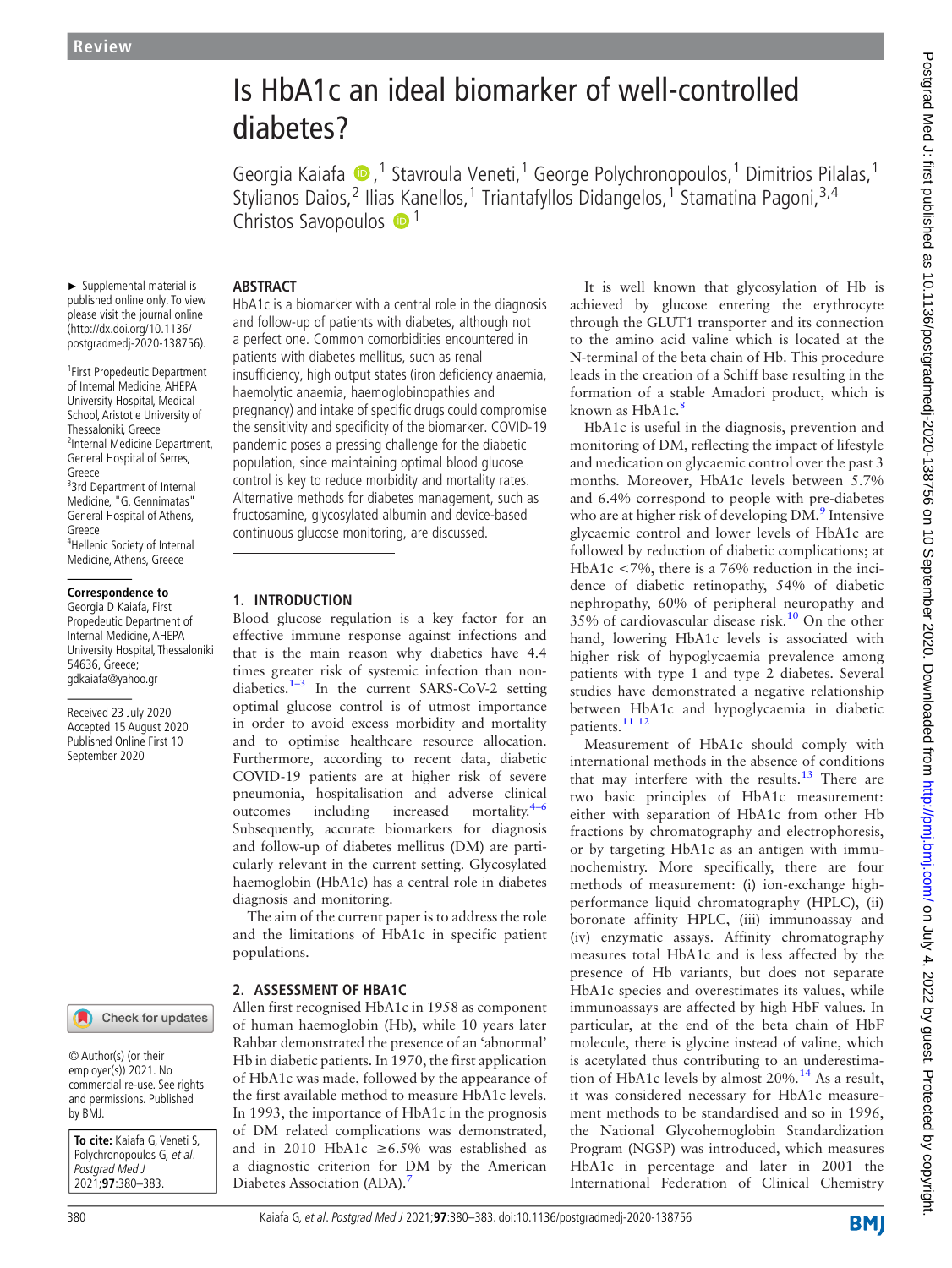and Laboratory Medicine (IFCC) which measures HbA1c in mmol HbA1c/mmol Hb and the estimated average glucose (eAG), which is not particularly used. IFCC reference values —due to their greater specificity—are 1.5–2% units below NGSP values, time consuming and not widely used in clinical practice.[8](#page-3-3) It is accepted that any change in HbA1c value by at least 0.5% in a laboratory certified by NGSP is considered statistically and clinically significant, while any change about 1% of HbA1c is associated with a  $\sim$ 30 mg/dL change in plasma glucose levels.<sup>[8](#page-3-3)</sup>

In comparison with other methods of DM diagnosis, HbA1c measurement may have a higher cost but does not require fasting before measurement and it is not affected by stressful situations or the acute phase of the disease.<sup>[15](#page-3-9)</sup> If the sample cannot be measured immediately, it can be maintained safely either at 2–8°C for 4 weeks or at room temperature for 2 weeks.<sup>[16](#page-3-10)</sup>

It has been established that patients with same HbA1c values may have true average glucose concentrations that differ by more than 60 mg/dL $^{17}$  $^{17}$  $^{17}$  A mathematical model that contributes to the improvement of the accuracy of average glucose estimation from HbA1c has recently been developed. This model is based on the combination of haemoglobin glycation and red blood cell kinetics with successive patient glucose measurements to extract patientspecific estimates of non-glycaemic determinants of HbA1c, including mean erythrocyte age.<sup>[17](#page-3-11)</sup>

# 3. DIAGNOSTIC PITFALLS OF HBA1C

The data in the literature remain conflicting with regard to the establishment of the most suitable diagnostic test of DM. Although HbA1c has been recognised by few studies as equivalent or superior screening test compared with fasting plasma glucose (FPG) and as valuable as the oral glucose tolerance test (OGTT), there have been also studies with opposite results.<sup>[18](#page-3-12)</sup> Estimated glycaemic control with HbA1c alone may not be completely accurate in some diabetics and does not properly affect treatment decisions.[19](#page-3-13) In any case, the application of all three ways of glucose estimation contributes to the better identification of individuals who are likely to develop DM.

It is already known that HbA1c values fluctuate even in nondiabetic individuals (in healthy population only 50% of HbA1c fluctuations are affected by glucose levels).[20](#page-3-14) In particular, the HbA1c value may be affected by changes in the amount of glucose that penetrates the erythrocyte membrane, by a change in the rate of glycosylation or by a change in the erythrocyte's lifespan. Any condition that prolongs or shortens the lifespan of erythrocytes or is associated with a reduced or increased rate of regeneration, exposes the erythrocytes for longer or shorter duration to the effect of glucose, resulting in an increased or decreased HbA1c value, respectively.<sup>[9](#page-3-4)</sup> Moreover, there is a large heterogeneity in the lifespan of red blood cells in haematologically healthy individuals. Older red blood cells have already been glycosylated to a greater extent than younger ones, while younger ones are more numerous and have an average half-life of about 30 days. Half of the result of a given HbA1c measurement is due to the contribution of erythrocyte glycosylation over the last 30 days, while glycosylation of red blood cells aged 90–120 days reflects only the 10% of the HbA1c value.<sup>[21](#page-3-15)</sup> Other factors that affect HbA1c in healthy population include age as there is a 0.1% increase in HbA1c for every 10 years, race (0.1–0.4% decrease in HbA1c has been observed in Caucasians compared with non-Caucasian populations for the same glucose levels) and pregnancy, because there is a reduced lifespan of erythrocytes from 120 to 90 days, with

low HbA1c values in the second trimester, plateau at 20–24 weeks and increase in the third trimester.[1](#page-3-0)

Improper glycaemic control reduces erythrocyte lifespan because the permeability of the erythrocyte membrane changes, the shape of red blood cells is distorted and the amount of sorbitol in red blood cells increases, which dramatically affects the activity of NA-K ATPase resulting in erythrocyte destruction. In addition, red blood cells of patients with DM have a higher phosphatidylserine content in the erythrocyte membrane and this contributes to their better recognition and destruction by the reticuloendothelial system.[22](#page-3-16)

Several factors that could lead to false increase or false decrease in levels of HbA1C are summarised in [online supplemental](https://dx.doi.org/10.1136/postgradmedj-2020-138756) [table 1.](https://dx.doi.org/10.1136/postgradmedj-2020-138756)

# 3. 1. False increase

Conditions that prolong the lifespan of red blood cells such as iron deficiency anaemia, B12 and folic acid deficiency anaemia due to reduced erythrocyte proliferation or functional asplenia due to decreased destruction of blood cells could falsely increase HbA1c levels.<sup>[16](#page-3-10)</sup> Severe hypertriglyceridaemia (>1750 mg/dL), severe hyperbilirubinaemia (>20 mg/dL) and uraemia (due to carbaminohaemoglobin) also constitute commonly reported conditions associated with falsely elevated HbA1c. Alcohol intake due to the creation of a complex with acetaldehyde may cause false increase of HbA1c levels. Furthermore, several drugs and substances have been reported to interfere with HbA1c levels such as salicylates, opioids and lead poisoning.<sup>[16](#page-3-10)</sup>

# 3. 2. False decrease

On the other hand, there are conditions that cause falsely decreased levels of HbA1c such as anaemia due to blood loss, or haemolytic anaemia by shortening the lifespan of erythrocytes, and splenomegaly as it leads to increased red cell turnover.<sup>23</sup> Pregnancy also results in false decrease of HbA1c levels because of the decreased life span of the red blood cells. Moreover, the use of vitamin E, ribavirin, interferon A, cephalosporins, levofloxacin, penicillins, anti-inflammatory drugs and quinine (may cause haemolytic anaemia) has been associated with falsely decreased HbA1c levels.<sup>16 23</sup>

It is worth mentioning the controversial effect of vitamin C on HbA1c levels which is often used over the counter as component of vitamin supplements especially in the era of COVID-19 pandemic. Randomised clinical trials (RCTs) testing the effects of vitamin C on several biomarkers of glucose control such as HbA1c have reported variegated findings. A metaanalysis and systematic review by Ashor et al demonstrated that HbA1c concentration was not modified by vitamin C supplementation. $24$ Moreover, the data synthesis from five RCTs of vitamin C administration revealed a significant reduction in glucose levels without a significant effect on HbA1c levels.<sup>25</sup> However, previously published metaanalysis reported a significant decrease in HbA1c levels.<sup>[26](#page-3-19)</sup>

Furthermore, HbA1c is not reliable in patients suffering from homozygous haemoglobinopathy, while in heterozygous forms there is reliability depending on the measurement method. Presence of haemoglobinopathy should be suspected when there is a discrepancy between the HbA1c value and the patient's daily glucose measurements, when HbA1c >15%, when there is a significant difference in HbA1c compared with previous values and when there is anaemia with abnormal red cell indices. In hereditary persistence of HbF, either in homozygous or in heterozygous form, falsely lower HbA1c values have been observed.<sup>2</sup>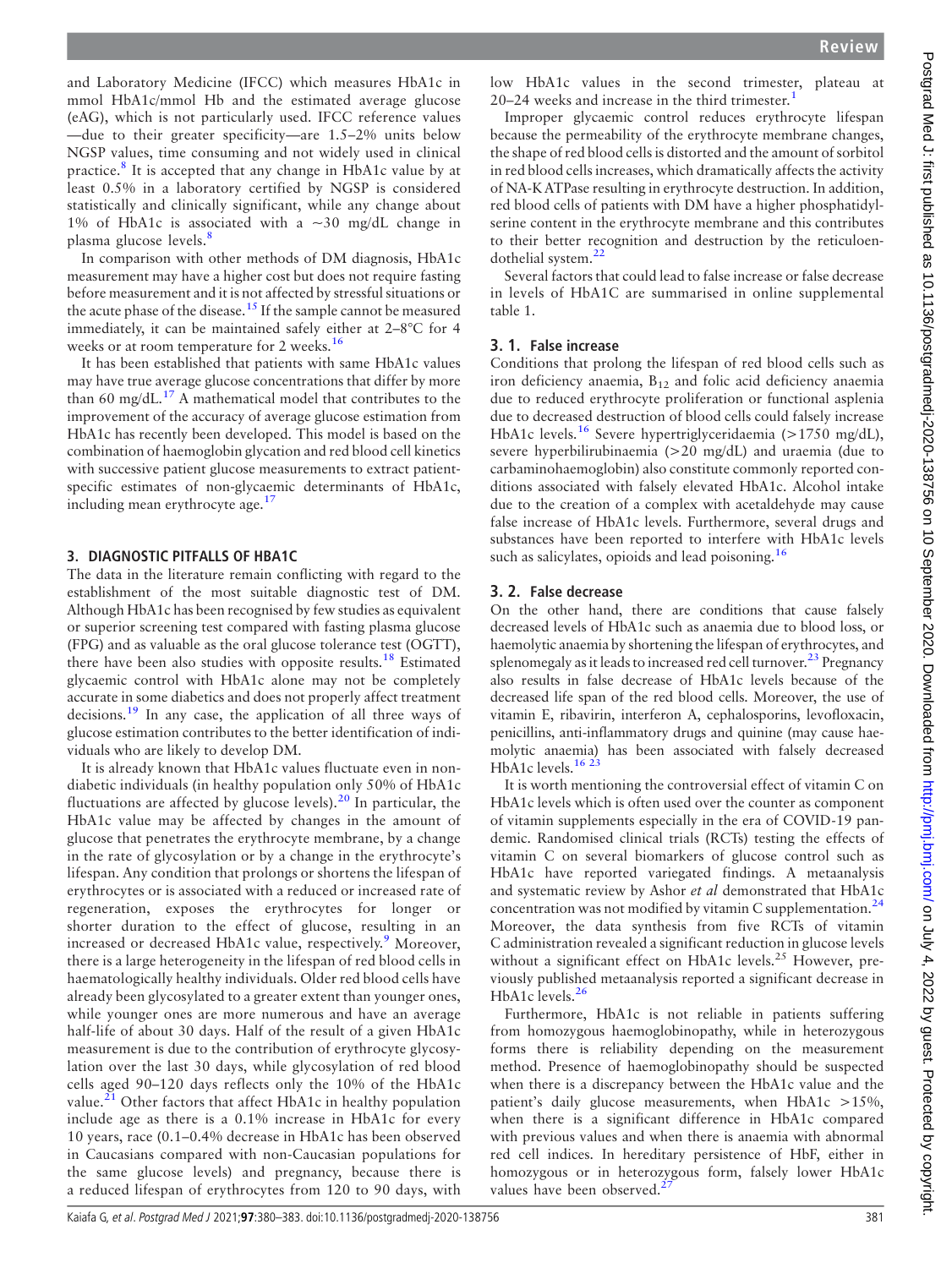# **Review**

Patients with end-stage renal disease present falsely decreased HbA1c values due to reduced proliferation rate and differentiation of erythrocyte precursor cells and ineffective response to endogenous erythropoietin (anaemia of chronic disease). Additional factors such as use of erythropoietin injections and uraemia could also modify HbA1c levels. In these patients, glycaemic control should be monitored with other methods except HbA1c, such as the measurement of fructosamine and glycosylated albumin (these methods estimate the glycaemia of the last 3 weeks because the half-life of albumin is  $14-20$  days).<sup>[28](#page-3-21)</sup> In diabetic haemodialysis patients, the measurement of glycosylated albumin is more reliable than the measurement of HbA1c, and in fact values of glycosylated albumin between 15.6% and 18.2% are considered to be associated with lower annual mortality. Moreover, it is known that in this group of patients the measurement of glycosylated albumin shows a much lower percentage of the burnt-out diabetes phenomenon .<sup>[29](#page-3-22)</sup> Nevertheless, diagnostic pitfalls in the measurements of fructosamine and glycosylated albumin may occur in cases of hypoproteinaemia, such as cirrhosis and nephrotic syndrome, and also in hyperlipidaemia.

# 4. ALTERNATIVE METHODS OF ESTIMATING GLYCAEMIA

Another method of estimating glycaemia over the last 48 hours to 2 weeks is to measure 1.5-anhydroglucytol (1.5-AG), which essentially reflects postprandial glycaemia. Limitations include renal, hepatic insufficiency and pregnancy.<sup>[30](#page-3-23)</sup>

Finally, continuous glucose monitoring (CGM), which reflects glucose in the interstitial space and shows glycaemic levels of the last 3–7 days, is an additional way to measure glucose, especially for the treatment of high-risk diabetic patients, such as those with stroke or acute coronary syndrome, in which fasting glucose and oral glucose tolerance could provide safe information only 4 days after the acute episode, because during this time there is intense activation of the sympathetic nervous system and insulin resistance.[31 32](#page-3-24) CGM method emerges as a very valuable tool improving safety and effectiveness of diabetes treatment, redu-cing hypoglycaemia and decreasing glycaemic variability.<sup>[33](#page-3-25)</sup> More specifically time in range (TIR) of 70–180 mg/dL (3.9–10 mmol/ L) derived from CGM devices has been proven as a significant index of glycaemia which reflects microvascular and macrovas-cular complications and it can supplement HbA1c outcomes.<sup>[34](#page-3-26)</sup>

Although for several decades intensive glycaemic control has been the predominant target for the treatment of diabetic patients, studies have shown that achieving a HbA1c <7% was not associated with additional cardiovascular benefit, shifting the goal of DM treatment to reducing the risk of developing diabetic complications rather than achieving of lower glycaemic levels. $35$ Nevertheless, HbA1c remains unquestionably a very important method for assessing glycaemic control in diabetics (long-term glycaemic control and risk of developing complications), while the other methods (fructosamine, glycosylated albumin, 1.5-AG and CGM) are used to supplement the data, resulting from HbA1c measurements and in situations where HbA1c results are considered precarious.

In the absence of a formula to correct the discrepancies in the observed HbA1c values and the glycaemic status in specific patient populations, the physicians managing diabetes mellitus should follow an individualised approach to ensure optimal treatment. In the current pandemic milieu, uncontrolled diabetes has been associated with worse outcomes in COVID-19 patients.<sup>[36 37](#page-3-28)</sup> Thus, extra caution is warranted when assessing glycaemic control with HbA1c in patients with the aforementioned comorbidities, as a modifiable risk factor may go unchecked.

# Main messages

- 1. HbA1c should be interpreted with caution in patients with frequently encountered comorbidities.
- 2. Chronic kidney disease, functional asplenia, iron,B12 and folic acid deficiency anaemia are among the conditions associated with falsely increased HbA1c levels.
- 3. Pregnancy and conditions such as splenomegaly, anaemia due to blood loss and haemolytic anaemia are associated with falsely decreased HbA1c levels.
- 4. Alternative biomarkers (fructosamine, glycosylated albumin, 1.5 anhydroglucytol) and methods such as continuous glucose monitoring may be more reliable in specific situations.

### Self-assessment questions

- 1. Which of the following factors could lead to falsely increased levels of HbA1c?
	- a. Functional asplenia.
	- b. Splenomegaly.
	- c. Chronic alcohol intake.
	- d. Iron deficiency anaemia.
- 2. Which of the following factors could lead to falsely decreased levels of HbA1c?
	- a. Haemolytic anaemia.
	- b. Pregnancy.
	- c. Chronic kidney disease.
	- d.  $B_{12}$  deficiency anaemia.
- 3. Which of the following methods are the most suitable for estimating glycaemia in patients with acute stroke? a. HbA1c.
	-
	- b. Fasting glucose.
	- c. Continuous glucose monitoring.
	- d. Oral glucose tolerance test.
- 4. Which of the following methods are the most suitable for estimating glycaemia in patients with end-stage renal disease?
	- a. HbA1c.
	- b. Glycosylated albumin.
	- c. Fructosamine.
	- d. Oral glucose tolerance test.
- 5. Which of the following factors affect HbA1c values in non-diabetic individuals?
	- a. Height.
	- b. Age.
	- c. Race.
	- d. Pregnancy.

## Current research questions

- 1. Is HbA1c an ideal biomarker of well-controlled diabetes?
- 2. Is HbA1c measurement helpful in patients with many comorbidities?
- 3. Is uncontrolled diabetes associated with worse outcomes in COVID-19 patients?

Contributors GDK conceived the paper. GP, DP, SD, IK performed the literature review and SV wrote the first draft which was then discussed with GK, TD, SP, CS. All authors provided critical feedback, helped shape and approved the final manuscript. GK is the guarantor.